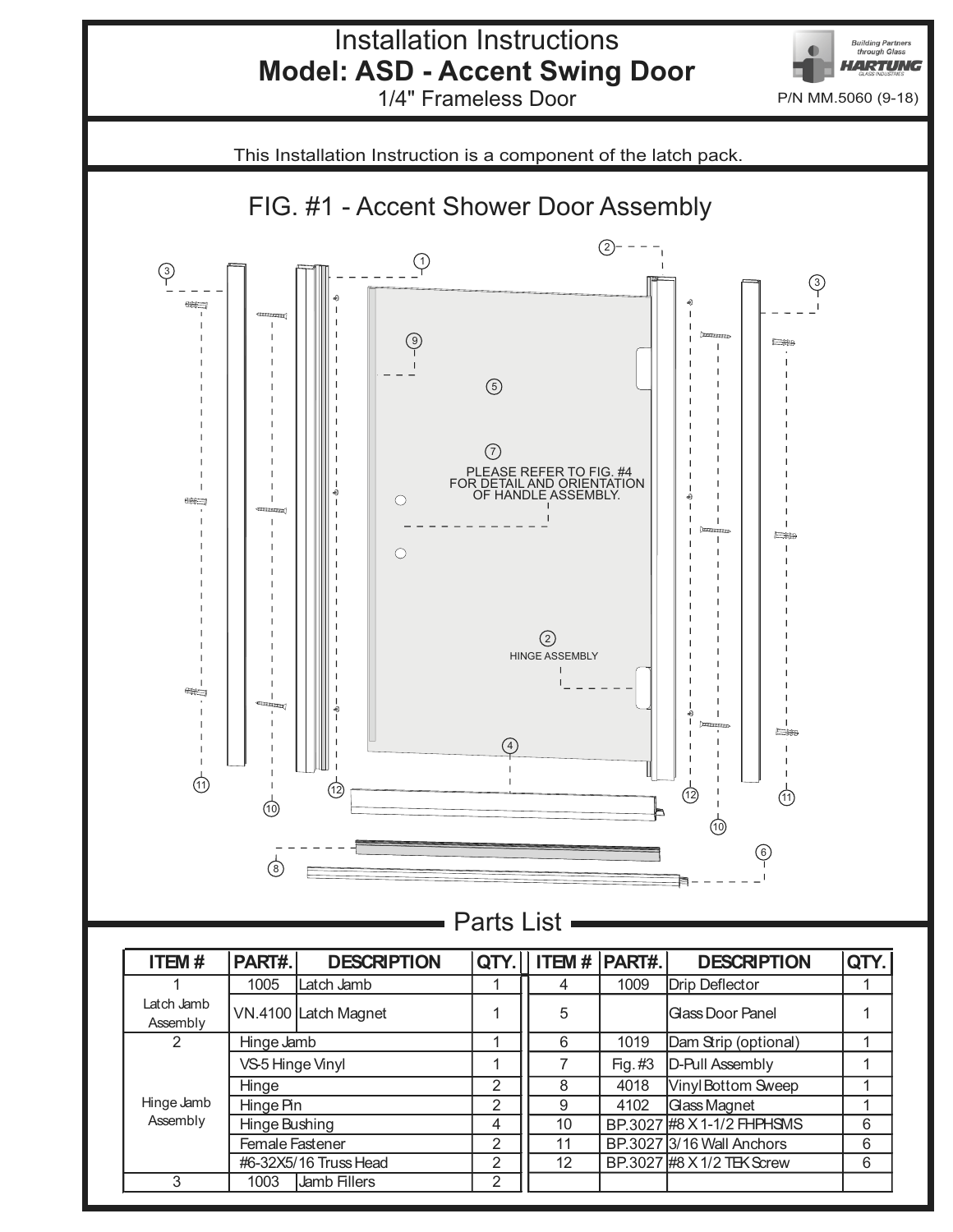Page 2

# **TOOLS REQUIRED FOR 1/4" FRAMELESS SWING DOOR**

- 1. Rubber or Wooden Mallet
- 2. Hacksaw
- 3. Level
- 4. Mill file for rounding sharp edges
- 5. Caulking gun & Caulk (Clear silicone recommended)

## **SPECIAL NOTE - LEFT OR RIGHT SWING:**

The ASD shower door is designed to be installed as a left or right hinged swing door. Therefore, the Jamb Fillers, (ITEM #3), the Hinge Jamb, (ITEM #2), and the Latch Jamb, (ITEM #1), are cut at the factory, approximately 1" longer than is necessary. During the installation you will be instructed when to cut the above components to achieve the flush-at-top appearance.This procedure will give the door a much more finished look. If you do not desire the flush-at-top appearance, all metal can be installed at the factory cut lengths. Leaving the material uncut will not hamper the function of the door. These instructions assume that the above extrusions will be cut flush with the top of the Door Glass Panel.

### **STEP 1 - LOW CURB DAM STRIP:**

Evaluate your threshold. There should be an inward slope of some kind to allow any water that accumulates on the threshold to run back into the shower. If this slope is not present, it is advisable to use the Low Curb Dam Strip, see (FIG. #5), that is included with this product. It is optional. To install, simply cut it to the wall to wall dimension minus 1/16" , place it over the centerline of the shower base, then use several pieces of masking tape to temporarily hold the Low Curb Dam Strip in place. Caulk each end for water protection then follow the remainder of these installation instructions to install the door on top of the Low Curb Dam Strip.



These installation instructions must be followed to ensure proper operation of the door and to reduce the risk of serious injury. Any deviation from these instructions can result in a serious safety hazard

. All exposed ends of aluminum that are rough, sharp or jagged due to the metal being cut, drilled or damaged should deburred, smoothed or rounded by the installer before installation. Failure to do so could result in serious injury to the user of the enclosure.

Any part of the swinging glass door hitting any unprotected bathroom obstruction or metal or glass component of the shower door itself, may indicate improper installation and could lead to serious injury. Installer must correct the deficiencies before allowing the door to be used.

# 6. Sharp knife or razor knife

- 7. Drill w/ #2 Phillips tip & 1/8" and 3/16" drill bits
- 8. 70% Isopropyl Alcohol & Clean Cloth
- 9. Painters tape
- 10. Tape measure



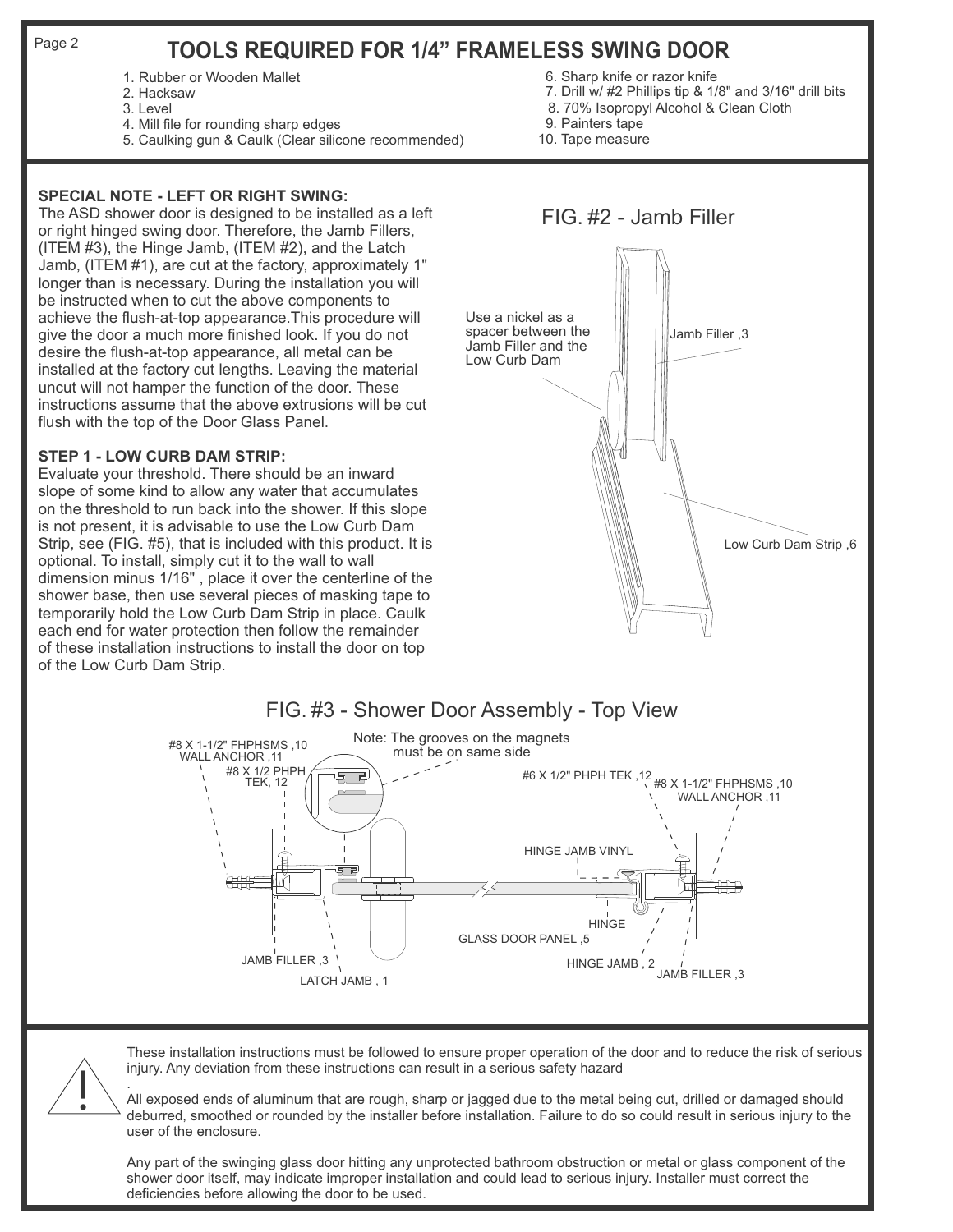Page 3

Installation Instructions 1/4" Frameless Swing Door **Models: ASD**

### **STEP 2 - JAMB FILLERS:**

Determine the direction your door will swing and using a hacksaw, cut the Hinge Jamb (ITEM #2) flush with the top edge of the glass. Take one of the Jamb Fillers(ITEM #3) and cut it to the same length as the Hinge Jamb in place on the Low Curb Dam Strip or the shower base at the wall that will hold the Hinge Jamb. If you are using the Low Curb Dam Strip, place a spacer between the Jamb Filler and the lip of the Low Curb Dam Strip (FIG. # 2). This will become very important later in the installation. Plumb the Jamb Filler with a level, then, using the factory installation holes as a template, mark the hole locations onto the wall. Use a pencil or a water soluble marker. Next, drill the three holes using a 3/16" drill bit. (Use a carbide tipped bit and water if going into tile or other types of masonry material). Insert three Wall Anchors, (ITEM #11), into the holes then re-align the Jamb Filler with the holes. Secure with three #8 X 1-1/2" FHPHSMS screws (ITEM #10). Set the second Jamb Filler in place at the opposite end of the Low Curb Dam Strip or the shower base (remember to use the spacer as before). Plumb it with a level, then, mark only the bottom hole and drill with a 3/16" drill bit. Insert one Wall Anchor, then secure with one #8 X 1-1/2" FHPHSMS screw. Leaving the top two holes unsecured will aid in the final adjustment later on. At this point, one of the Jamb Fillers on the wall will be 1" taller than the other. This is necessary for final adjustment later.

# Note: If the Low Curb Dam Strip is going to be used. It must be installed first. Then the door is installed on top of the Low Curb Dam Strip. The overall height is increased 3/8" when #1019 is used. LOW CURB DAM STRIP , 6 1/16" GAP DRIP DEFLECTOR ,4 BOTTOM SWEEP , 8 Glass Door Panel , 5 Low Curb Dam Strip ,6 1/16" GAP

Note: A 1/16" gap clearance is required between the vinyl Bottom Sweep strip and the Low Curb Dam Strip so that water may drain under sweep, back into shower.

### **STEP 3 - DRIP DEFLECTOR AND SWEEP:**

Take the vinyl Bottom Door Sweep, (ITEM #8), and slide it into the bottom of the Drip Deflector as shown in (FIG. #5). Trim the vinyl leaving 1/4" of the Door Sweep protruding from each end. Turn the door assembly upside down (bottom up) on a cushion or pad. Set the Drip Deflector, (ITEM #4), over the bottom edge of the door with the deflector portion to the inside of the shower. With a mallet or block of wood, gently tap the deflector over the edge of the door panel as far as it will go. In most cases, the glass thickness is enough to hold the Drip Deflector in place for the life of the door. In some cases, the corners of the Deflector may be "pinched" to hold the Deflector in place, or simply inject a small amount of caulking into the channel where the glass will fit to maximize the holding power of the Deflector. NOTE: Only a small amount of caulking is necessary, too much caulking will be squeezed out during adjustment.

### **STEP 4 - DOOR ASSEMBLY:**

NOTE: The ASD door is designed to have 1" of outward adjustment in width. EXAMPLE: An ASD-24 door will fit a net opening of 24" tight up to 25". Adjustment should be made by adjusting the Hinge Jamb first, then the Latch Jamb. Slide the door assembly over the appropriate Jamb Filler and move it into place. Use a small level placed along the top horizontal edge of the glass to level the door. From the inside of the shower, Secure the top hole with one #8 X 1/2" PHPH TEK screw (ITEM #12). The door will hold in place with only the top screw installed. Next, re-level the door and drill through the middle and bottom holes with a #32 wire gauge drill bit. then secure the door with two #8 X 1/2" PHPH TEK screws (ITEM #12).

# Fig. #5 - Bottom Sweep Gap Clearance